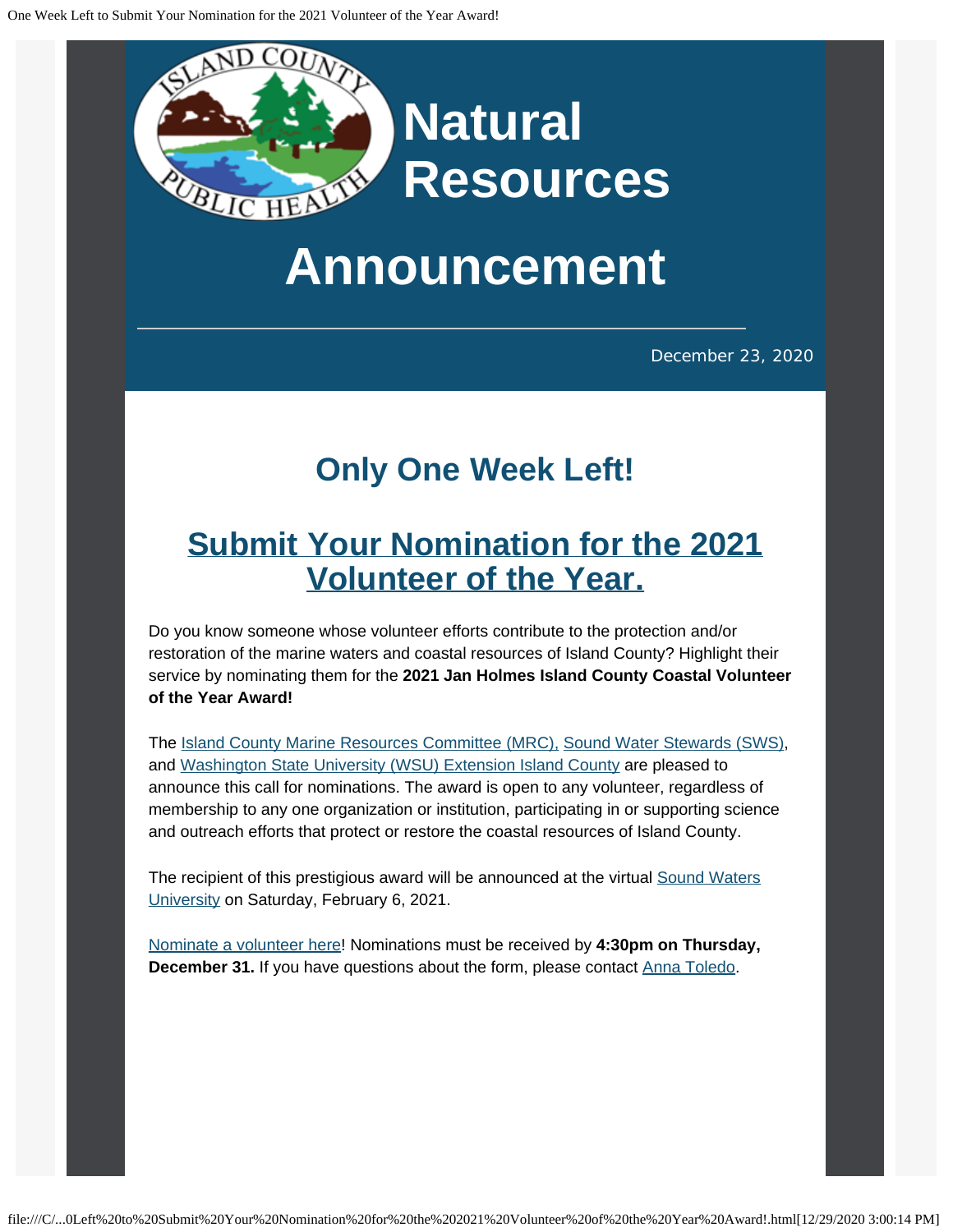

## **Subscribe to updates from Island County, Washington**

Email Address **Subscribe**